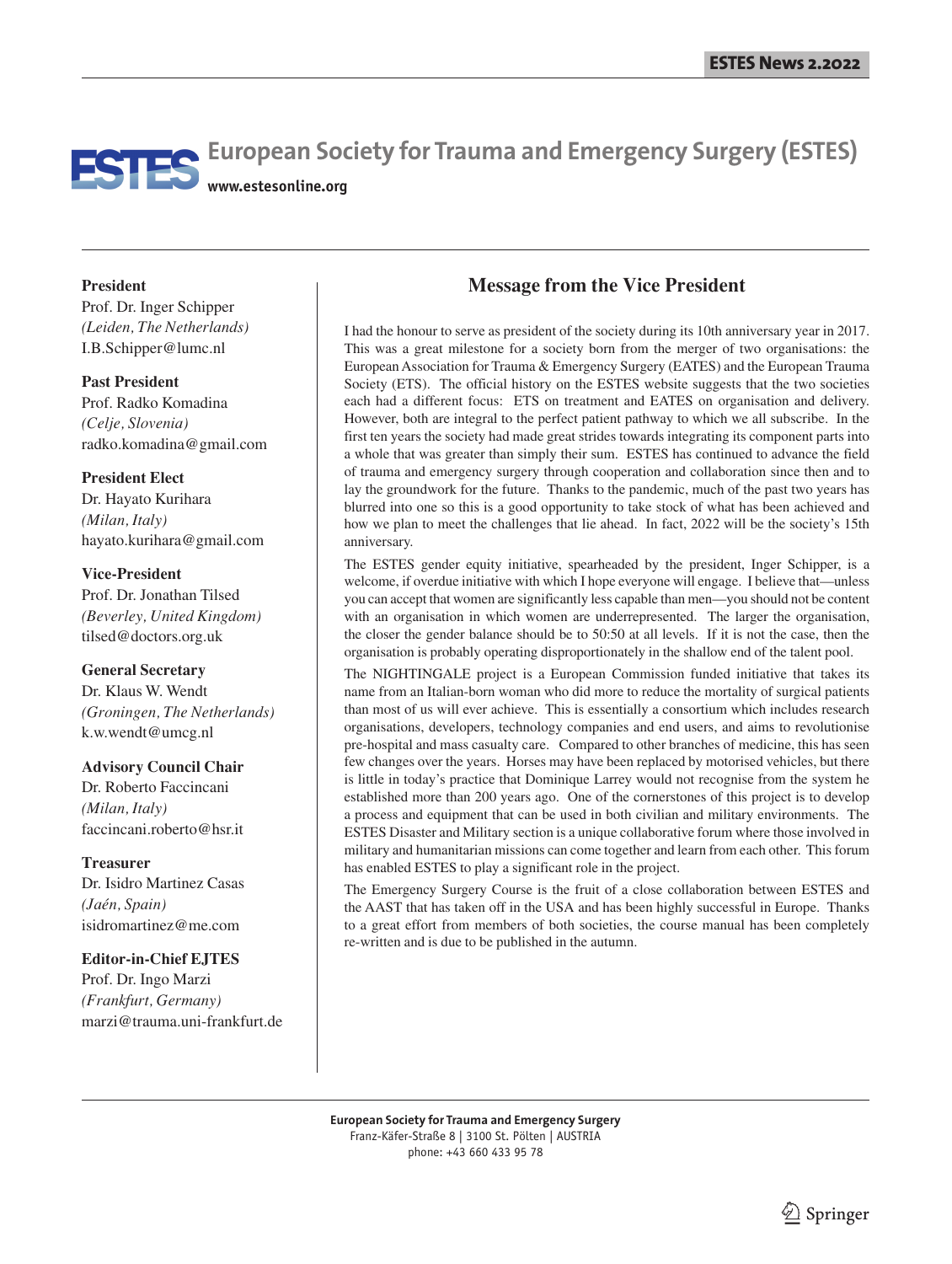# **ESTES** European Society for Trauma and Emergency Surgery (ESTES) **www.estesonline.org**

ESTES was one of the four founder members of the European Trauma Course (ETC) and has worked collaboratively with the European Society for Emergency Medicine (EuSEM), the European Society of Anaesthesiology (ESA) and the European Resuscitation Council (ERC) to develop it. The ETC is now taught in more than 20 countries worldwide. Although the number of courses was reduced during the earlier part of the pandemic, it is now reaching pre-pandemic levels with over 2,000 candidates a year being taught the important non-technical skills and crew resource management techniques essential for working as a team in a modern emergency room. A successful online revalidation course has been launched to meet the requirements of several national training and licensing bodies and the incorporation of new bylaws will put ETC's governing body in the hands of those who deliver the course.

Together with the ESAIC (as the ESA has been known since 2020) and the ERC, ESTES has been working on guidelines for the management of cardiac arrest in the operating room. While this is thankfully a rare event, the operating room is an alien environment to most members of the traditional "crash team". In a closely monitored patient, treatment can be initiated immediately by the team already assembled. These guidelines are due to be published soon.

Since 2017 we have faced many challenges. It has been tough in so many ways, but I believe that ESTES has emerged stronger as a result. In 2017 the fledgling Advisory Council was becoming well established under the masterly guidance of its first chair, Mauro Zago. The outstanding performance of Roberto Faccincani, who is completing his term of office as chair this year, has seen the Advisory Council develop further into a collaborative forum since its first meeting. The bar has been set high for his successor, but the council members rightly have every confidence that Cristina Rey will be more than equal to the task.

The webinar team has continued to facilitate the delivery of a fantastic series of educational and informative events that have been driven by the Sections. There have been more than 30 webinars covering a range of topics from major incidents and mass casualty events to emergency general surgery, and specialist orthopaedic trauma to polytrauma. There have also been sessions dedicated to specific issues affecting paediatric and geriatric patients in trauma and emergency surgery. Many of these can be seen on the ESTES YouTube channel.

A year ago, I wrote that if we are more likely to remember how a meeting makes us feel than what was actually said, the digital world is a poorer alternative. Christine Gaarder, originally the 2020 Congress chair, has overseen the preparation of three ECTES congresses which have been postponed, cancelled and held online. The 2022 ECTES will be held in person and there are no longer any pandemic restrictions for international travel to Oslo. This means that we will not only have the opportunity to listen to 125 internationally renowned speakers from around the world, take part in interactive discussions with 250 presentations, critique 78 research papers and discuss 278 posters with their authors, we will also be able to celebrate. There will, of course, be a great social programme too. Further details can be found at https://www.estes-congress.org.

I look forward to meeting you in person in Oslo at the 2022 ECTES and I know that Prof. Gaarder does too!

Jonathan Tilsed ESTES Vice President